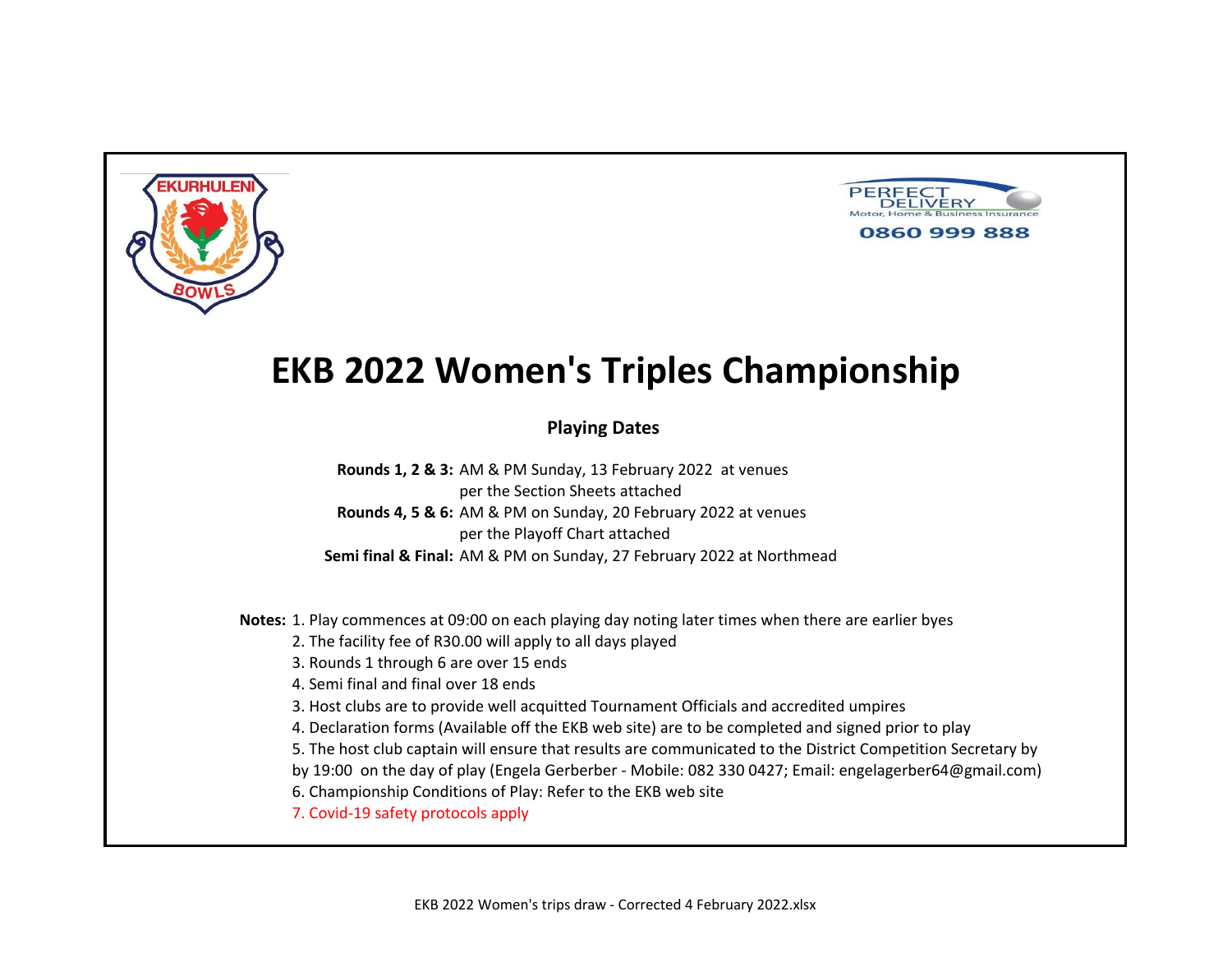



| BOWLS                    | <b>Section: 1</b> |      |                            |              |              |              |      |                        |             |          |                |      |                            |              | <b>Venue: Modderfontein</b> |      |      |                       |          |          |
|--------------------------|-------------------|------|----------------------------|--------------|--------------|--------------|------|------------------------|-------------|----------|----------------|------|----------------------------|--------------|-----------------------------|------|------|-----------------------|----------|----------|
|                          |                   |      | <b>Williams, S (10271)</b> |              |              |              |      | Reed, L (13883)        |             |          |                |      | <b>Galloway, C (59095)</b> |              |                             |      |      | Richardson, W (11326) |          |          |
|                          |                   |      | Hague, C (11482)           |              |              |              |      | Bosman, I (55611)      |             |          |                |      | Leedham, P (68693)         |              |                             |      |      | Hill, S (45987)       |          |          |
|                          |                   |      | Wilson, T (70841)          |              |              |              |      | Waters, Z (600954)     |             |          |                |      | de Beer, M (61506)         |              |                             |      |      | Zungu, E (67887)      |          |          |
|                          |                   |      | <b>Brackenhurst</b>        |              |              |              |      | <b>Edenvale</b>        |             |          |                |      | <b>Avion Park</b>          |              |                             |      |      | <b>Northmead</b>      |          |          |
|                          | 1                 |      |                            | <b>Shots</b> |              | $\mathbf{2}$ |      | <b>Shots</b>           |             |          | 3              |      | <b>Shots</b>               |              |                             | 4    |      | <b>Shots</b>          |          |          |
| Date & times             | Opp.              | Rink | $\bf \tilde{e}$            | Against      | Points       | Opp.         | Rink | $\bf \bar{e}$          | Against     | Points   | Opp.           | Rink | $\bf \bar{e}$              | Against      | Points                      | Opp. | Rink | $\bf \bar{e}$         | Against  | Points   |
| RD 1: 13 Feb 2022; 09:00 | $\overline{2}$    |      |                            |              | 01           | 1            |      | 0                      | 0           |          | 4              | 6    |                            |              | 0                           | 3    | 6    | 0                     | 0        | 0        |
| RD 2: 13 Feb 2022; 11:30 | 3                 | 2    |                            |              | 01           | 4            | 5    |                        |             | 0        |                | 2    | $\overline{0}$             | 0            | 0                           | 2    |      | 0                     | 0        | 0        |
| RD 3: 13 Feb 2022; 14:15 | 4                 | 3    |                            |              | 0            | 31           | 4    |                        |             | 0        | $\overline{2}$ | 4    | $\overline{0}$             | 0            | 0                           |      |      | 0                     | 0        | 0        |
|                          |                   |      | 0                          | 0            | $\mathbf{0}$ |              |      | 0                      | $\mathbf 0$ | $\Omega$ |                |      | 0                          | $\mathbf{0}$ | $\mathbf{0}$                |      |      | 0                     | 0        | $\bf{0}$ |
|                          |                   |      | Shot Diff.                 |              |              |              |      | Shot Diff.             | $\Omega$    |          |                |      | Shot Diff.                 |              |                             |      |      | Shot Diff.            | $\Omega$ |          |
|                          |                   |      | Shot % ####                |              |              |              |      | Shot % ####            |             |          |                |      | Shot % ####                |              |                             |      |      | Shot % ####           |          |          |
|                          |                   |      |                            |              |              |              |      | <b>Section winner:</b> |             |          |                |      |                            |              |                             |      |      |                       |          |          |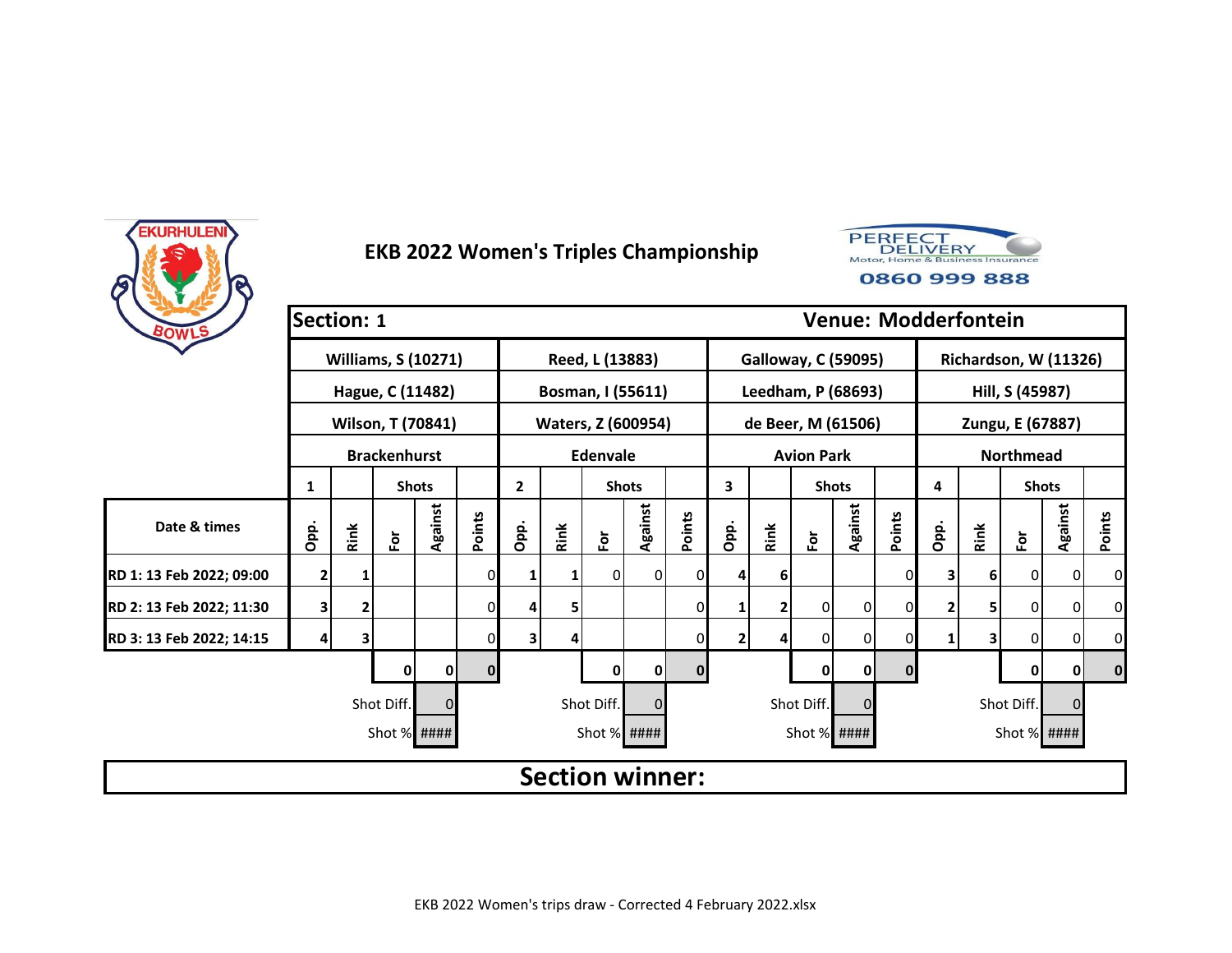



| BOWLS                    | <b>Section: 2</b> |      |                           |              |              |              |      |                        |                |          |              |          |                     |                           |              | <b>Venue: Modderfontein</b> |      |                      |                |                |
|--------------------------|-------------------|------|---------------------------|--------------|--------------|--------------|------|------------------------|----------------|----------|--------------|----------|---------------------|---------------------------|--------------|-----------------------------|------|----------------------|----------------|----------------|
|                          |                   |      | <b>Barnard, M (10588)</b> |              |              |              |      | Gerber, E (9526)       |                |          |              |          |                     | Rudolph, M (56455)        |              |                             |      | Ward, C (62103)      |                |                |
|                          |                   |      | Uys, E (66644)            |              |              |              |      | Boyer, V (51376)       |                |          |              |          |                     | <b>Birbeck, P (11535)</b> |              |                             |      | Griffiths, J (43979) |                |                |
|                          |                   |      | Povey, O (70103)          |              |              |              |      | van Biljon, C (57402)  |                |          |              |          | Cock, B (45080)     |                           |              |                             |      | Jacobs, A (64678)    |                |                |
|                          |                   |      | <b>Delville Germiston</b> |              |              |              |      | <b>Alberton</b>        |                |          |              |          | <b>Springs Town</b> |                           |              |                             |      | <b>Boksburg</b>      |                |                |
|                          | 1                 |      |                           | <b>Shots</b> |              | $\mathbf{2}$ |      | <b>Shots</b>           |                |          | 3            |          | <b>Shots</b>        |                           |              | 4                           |      | <b>Shots</b>         |                |                |
| Date & times             | Opp.              | Rink | $\bf \bar{e}$             | Against      | Points       | Opp.         | Rink | For                    | Against        | Points   | Opp.         | Rink     | $\bf \bar{e}$       | Against                   | Points       | Opp.                        | Rink | $\bf \bar{e}$        | Against        | Points         |
| RD 1: 13 Feb 2022; 09:00 | 2                 |      |                           |              | 0            |              |      | 0                      | $\overline{0}$ |          |              | 5        |                     |                           | 0            |                             | 5    | 0                    | $\mathbf 0$    | $\overline{0}$ |
| RD 2: 13 Feb 2022; 11:30 | 3                 | 3    |                           |              | 0            | 4            | 4    |                        |                |          |              | 3        | 0                   | 0                         | $\Omega$     |                             | 4    | 0                    | $\overline{0}$ | $\overline{0}$ |
| RD 3: 13 Feb 2022; 14:15 | 4                 | 1    |                           |              | 0            | 3            | 6    |                        |                |          | $\mathbf{2}$ | $6 \mid$ | 0                   | $\overline{0}$            | $\Omega$     |                             |      | 0                    | 0              | $\overline{0}$ |
|                          |                   |      |                           | 0            | $\mathbf{0}$ |              |      | 0                      | 0              | $\bf{0}$ |              |          | 0                   | 0                         | $\mathbf{0}$ |                             |      | 0                    | 0              | $\mathbf{0}$   |
|                          |                   |      | Shot Diff.                |              |              |              |      | Shot Diff.             | $\Omega$       |          |              |          | Shot Diff.          | $\Omega$                  |              |                             |      | Shot Diff.           | $\Omega$       |                |
|                          |                   |      | Shot % ####               |              |              |              |      | Shot % ####            |                |          |              |          | Shot % ####         |                           |              |                             |      | Shot % ####          |                |                |
|                          |                   |      |                           |              |              |              |      | <b>Section winner:</b> |                |          |              |          |                     |                           |              |                             |      |                      |                |                |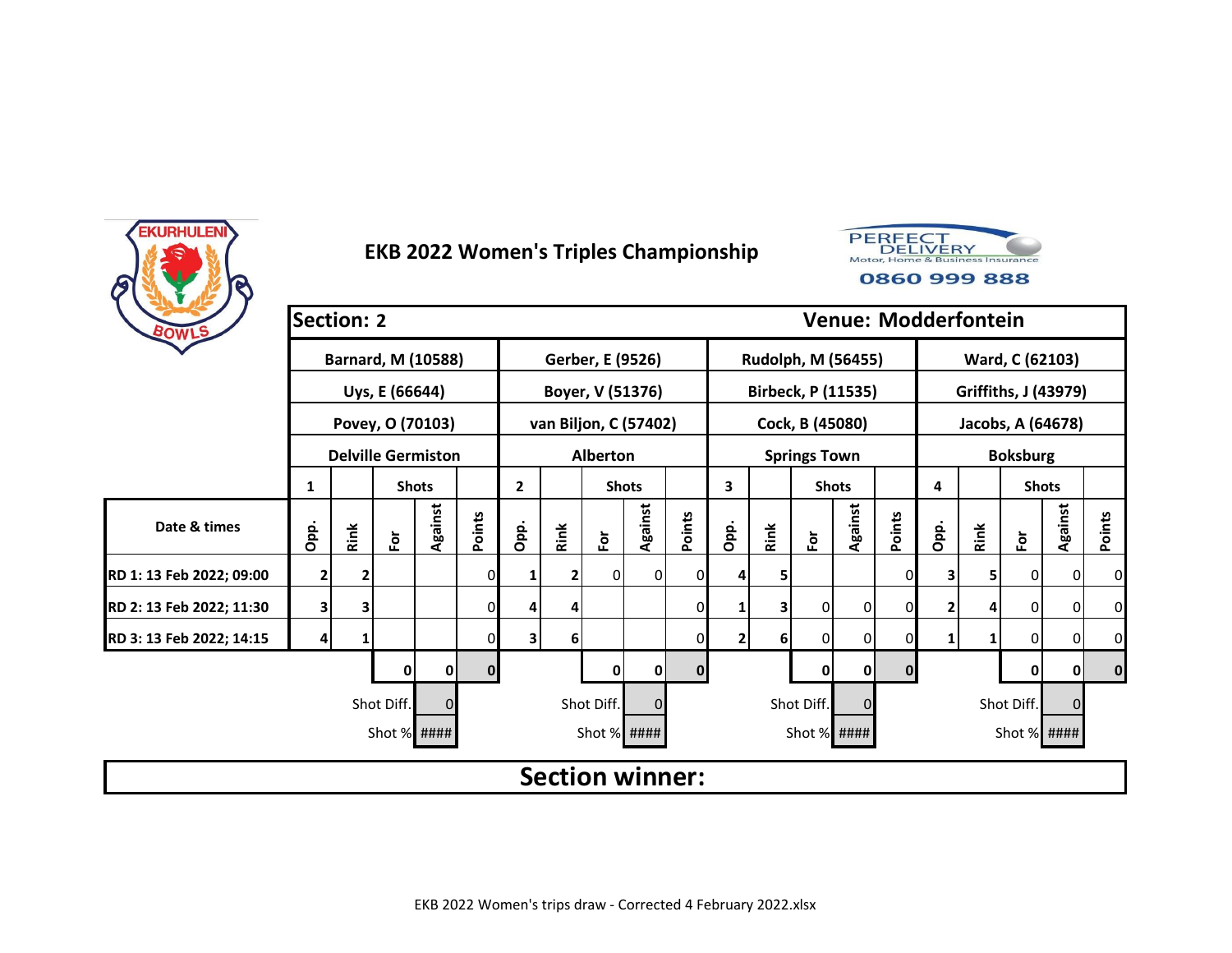



| BOWLS                    | <b>Section: 3</b> |      |                          |              |              |      |      |                           |         |              |      |      |                      | <b>Venue: Modderfontein</b> |              |      |                |                            |         |           |
|--------------------------|-------------------|------|--------------------------|--------------|--------------|------|------|---------------------------|---------|--------------|------|------|----------------------|-----------------------------|--------------|------|----------------|----------------------------|---------|-----------|
|                          |                   |      | <b>Rheeder, M (9785)</b> |              |              |      |      | <b>McKinnon, L (7277)</b> |         |              |      |      | Loots, B (10645)     |                             |              |      |                | <b>Clinton, M (10085)</b>  |         |           |
|                          |                   |      | Pretorius, N (11322)     |              |              |      |      | <b>Maguire, O (7274)</b>  |         |              |      |      | Waldick, H (37337)   |                             |              |      |                | Newton, C (61310)          |         |           |
|                          |                   |      | Beech, G (9671)          |              |              |      |      | Leenaerts, F (8779)       |         |              |      |      | Sloane, A (34699)    |                             |              |      |                | <b>Muntingh, L (66063)</b> |         |           |
|                          |                   |      | <b>Kempton Park</b>      |              |              |      |      | <b>Reading</b>            |         |              |      |      | <b>Boksburg</b>      |                             |              |      |                | <b>Benoni CC</b>           |         |           |
|                          | 1                 |      |                          | <b>Shots</b> |              | 2    |      | <b>Shots</b>              |         |              | 3    |      | <b>Shots</b>         |                             |              | 4    |                | <b>Shots</b>               |         |           |
| Date & times             | Opp.              | Rink | $\bf \bar{e}$            | Against      | Points       | Opp. | Rink | $\bf \bar{e}$             | Against | Points       | Opp. | Rink | $\mathbf{\tilde{e}}$ | Against                     | Points       | Opp. | Rink           | For                        | Against | Points    |
| RD 1: 13 Feb 2022; 09:00 | $\mathbf{2}$      | 3    |                          |              | 0            | 1    | 3    | 0                         | 0       | 01           |      |      |                      |                             | 0            |      |                | 0                          | 0       | $\pmb{0}$ |
| RD 2: 13 Feb 2022; 11:30 | 3                 |      |                          |              | 0            | 4    | 6    |                           |         | $\mathbf{0}$ |      |      | 0                    | 0                           | 0            |      | 6 <sup>1</sup> | 0                          | 0       | 0         |
| RD 3: 13 Feb 2022; 14:15 | 4                 | 2    |                          |              | 0            | 31   | 5    |                           |         | 0            | 2    | 5    | $\Omega$             | 0                           | 0            |      |                | 0                          | 0       | 0         |
|                          |                   |      | 0                        | 0            | $\mathbf{0}$ |      |      | 0                         | 0       | $\bf{0}$     |      |      | 0                    | $\mathbf 0$                 | $\mathbf{0}$ |      |                | 0                          | 0       | $\bf{0}$  |
|                          |                   |      | Shot Diff.               |              |              |      |      | Shot Diff.                |         |              |      |      | Shot Diff.           | $\Omega$                    |              |      |                | Shot Diff.                 |         |           |
|                          |                   |      | Shot % ####              |              |              |      |      | Shot $%$ ####             |         |              |      |      | Shot % ####          |                             |              |      |                | Shot % ####                |         |           |
|                          |                   |      |                          |              |              |      |      | <b>Section winner:</b>    |         |              |      |      |                      |                             |              |      |                |                            |         |           |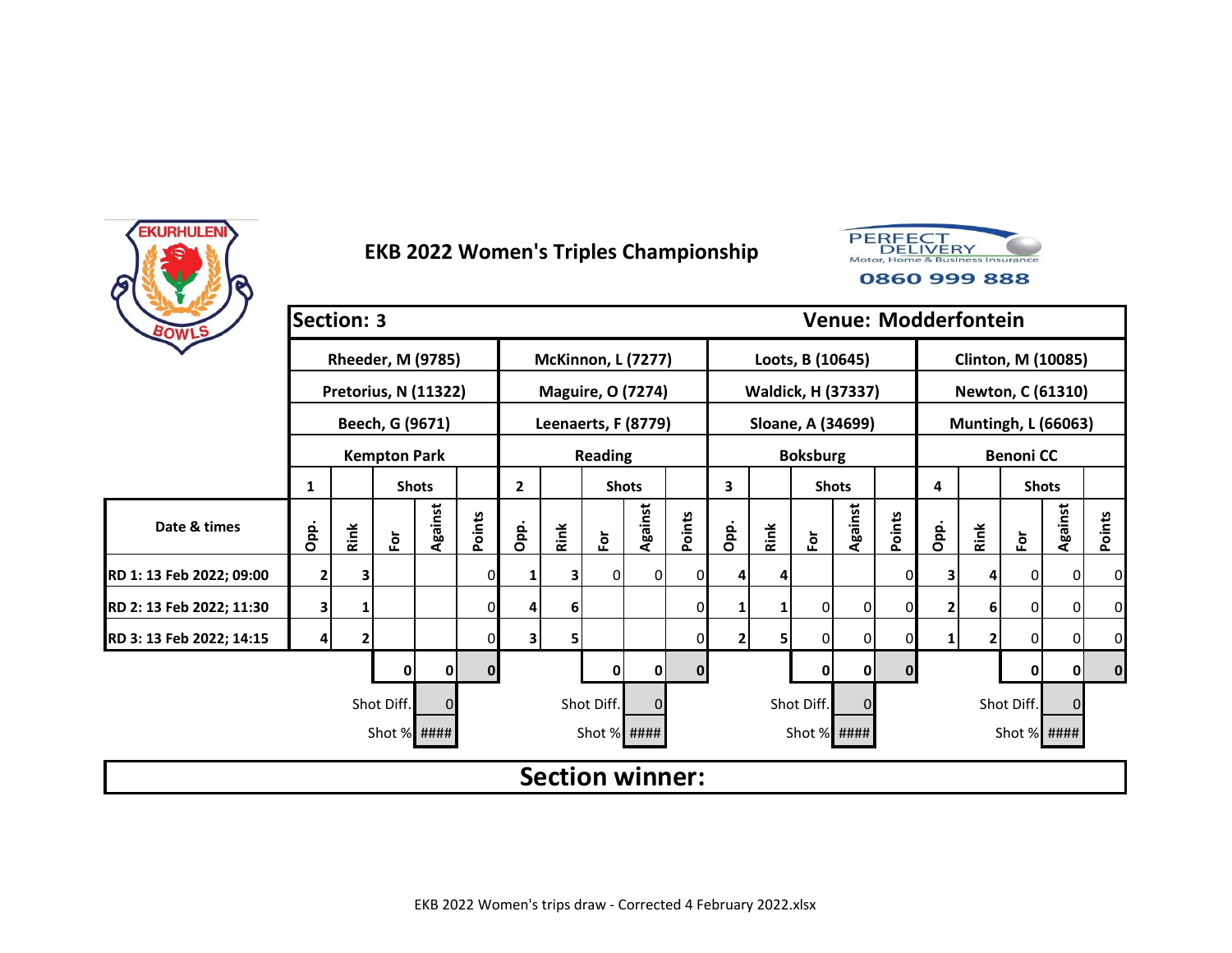



| BOWLS                    |              | <b>Section: 4</b> |                      |              |        |                |      |                           |          |          |                |      |                      |                            | <b>Venue: Kempton Park</b> |      |      |                            |              |             |
|--------------------------|--------------|-------------------|----------------------|--------------|--------|----------------|------|---------------------------|----------|----------|----------------|------|----------------------|----------------------------|----------------------------|------|------|----------------------------|--------------|-------------|
|                          |              |                   | Graham, G (10043)    |              |        |                |      | Shaw, A (10241)           |          |          |                |      |                      | <b>Buncombe, S (10719)</b> |                            |      |      | van Kuijeren, K (17372)    |              |             |
|                          |              |                   | Vickery, S (64438)   |              |        |                |      | <b>Hopkins, D (70418)</b> |          |          |                |      |                      | Michau, B (47767)          |                            |      |      | Bouwer-Bosch, B (60421)    |              |             |
|                          |              |                   | Sansom, N (65415)    |              |        |                |      | Botha, I (55327)          |          |          |                |      |                      | Hollingsworth, C (60929)   |                            |      |      | <b>Hamilton, S (56682)</b> |              |             |
|                          |              |                   | <b>Atlas</b>         |              |        |                |      | <b>Brackenhurst</b>       |          |          |                |      | Edenvale             |                            |                            |      |      | <b>Delville Germiston</b>  |              |             |
|                          | 1            |                   |                      | <b>Shots</b> |        | $\overline{2}$ |      | <b>Shots</b>              |          |          | 3              |      | <b>Shots</b>         |                            |                            | 4    |      | <b>Shots</b>               |              |             |
| Date & times             | Opp.         | Rink              | $\mathbf{\tilde{e}}$ | Against      | Points | Opp.           | Rink | Ē٥                        | Against  | Points   | Opp.           | Rink | $\mathbf{\tilde{e}}$ | Against                    | Points                     | Opp. | Rink | Ĕ                          | Against      | Points      |
| RD 1: 13 Feb 2022; 09:00 | $\mathbf{2}$ |                   |                      |              | 0      | 1              | 1    | 0                         | 0        | 0        |                | 6    |                      |                            | 0                          |      | 6    | 0                          | 0            | 0           |
| RD 2: 13 Feb 2022; 11:30 | 3            | 2                 |                      |              | 0      | 4              | 5    |                           |          | 0        |                | 2    | 0                    | 0                          | 0                          |      | 5    | 0                          | 0            | 0           |
| RD 3: 13 Feb 2022; 14:15 | 4            | 3                 |                      |              | ი      | 3 <sub>l</sub> | 4    |                           |          | $\Omega$ | $\overline{2}$ |      | 0                    | 0                          | 0                          |      | 3    | $\overline{0}$             | $\Omega$     | $\mathbf 0$ |
|                          |              |                   | ŋ                    | O            | 0      |                |      | 0                         | 0        | $\bf{0}$ |                |      | 0                    | 0                          | $\mathbf{0}$               |      |      | 0                          | $\mathbf{0}$ | $\mathbf 0$ |
|                          |              |                   | Shot Diff.           | $\Omega$     |        |                |      | Shot Diff.                | $\Omega$ |          |                |      | Shot Diff.           | 0                          |                            |      |      | Shot Diff.                 |              |             |
|                          |              |                   | Shot % ####          |              |        |                |      | Shot % ####               |          |          |                |      | Shot % ####          |                            |                            |      |      | Shot % ####                |              |             |
|                          |              |                   |                      |              |        |                |      | <b>Section winner:</b>    |          |          |                |      |                      |                            |                            |      |      |                            |              |             |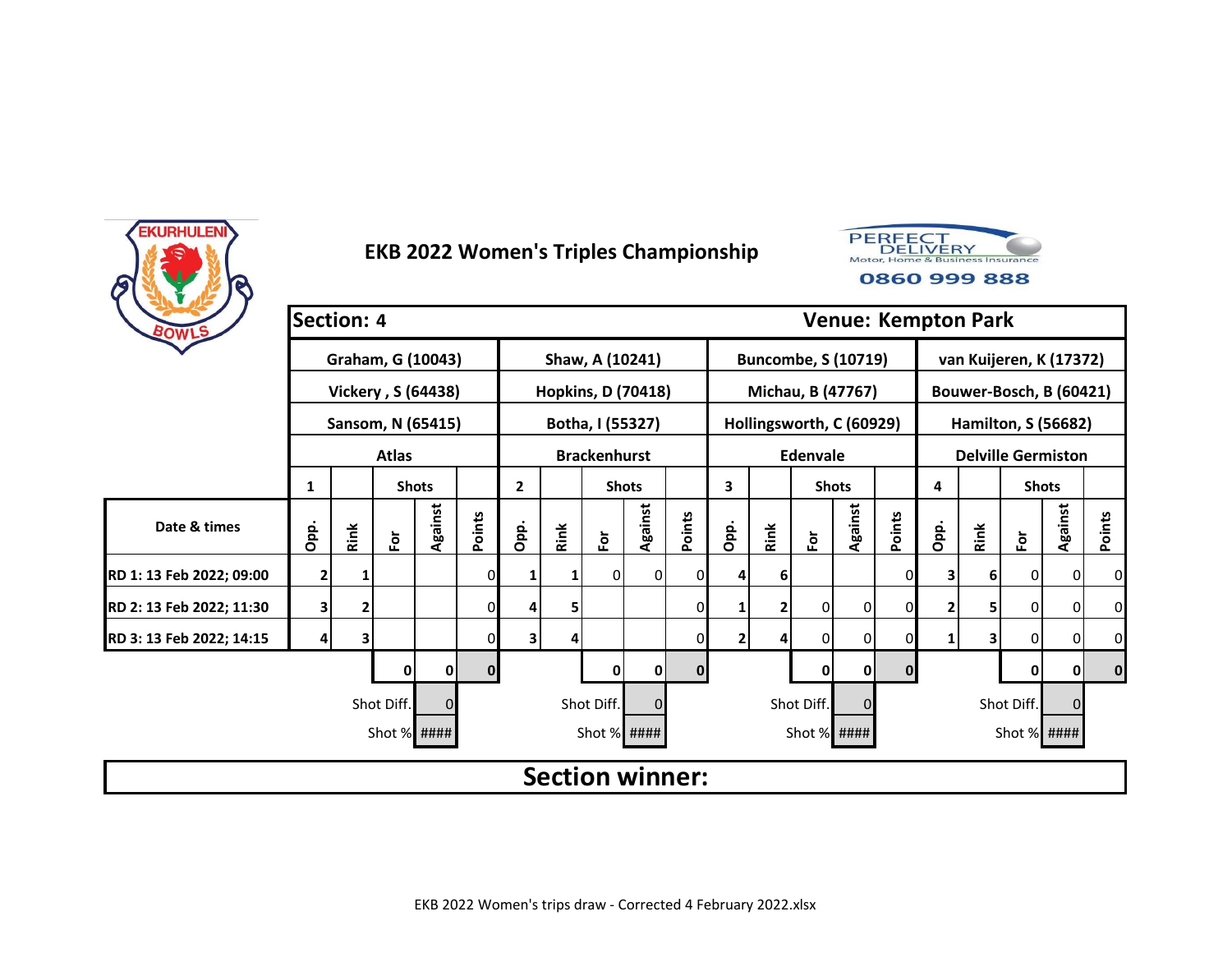



| BOWLS                    | <b>Section: 5</b>                                  |      |                     |                           |          |              |      |                 |                           |              |                |      |                             |              |              | <b>Venue: Kempton Park</b> |      |               |         |          |
|--------------------------|----------------------------------------------------|------|---------------------|---------------------------|----------|--------------|------|-----------------|---------------------------|--------------|----------------|------|-----------------------------|--------------|--------------|----------------------------|------|---------------|---------|----------|
|                          |                                                    |      | Hide, D (10200)     |                           |          |              |      |                 | <b>McInnes, D (10815)</b> |              |                |      | <b>Smith-Low, A (60204)</b> |              |              |                            |      | <b>Bye</b>    |         |          |
|                          |                                                    |      |                     | Eggberry, R (39548)       |          |              |      |                 | du Toit, E (45820)        |              |                |      | Harley, P (53599)           |              |              |                            |      |               |         |          |
|                          |                                                    |      |                     | <b>Whitton, L (53868)</b> |          |              |      |                 | Standen, I (49119)        |              |                |      | Steyn, E (10120)            |              |              |                            |      |               |         |          |
|                          |                                                    |      | <b>Brackenhurst</b> |                           |          |              |      | <b>Edenvale</b> |                           |              |                |      | <b>Avion Park</b>           |              |              |                            |      |               |         |          |
|                          | 1                                                  |      |                     | <b>Shots</b>              |          | $\mathbf{2}$ |      | <b>Shots</b>    |                           |              | 3              |      | <b>Shots</b>                |              |              | 4                          |      | <b>Shots</b>  |         |          |
| Date & times             | Opp.                                               | Rink | $\bf \tilde{e}$     | Against                   | Points   | Opp.         | Rink | $\bf \bar{e}$   | Against                   | Points       | Opp.           | Rink | Εòτ                         | Against      | Points       | Opp.                       | Rink | $\bf \bar{e}$ | Against | Points   |
| RD 1: 13 Feb 2022; 09:00 | 2                                                  | 2    |                     |                           | 0        | 1            | 2    | $\overline{0}$  | $\overline{0}$            | 0I           | 4              | 5    |                             | Bye          |              | 3 <sub>1</sub>             |      |               | Bye     |          |
| RD 2: 13 Feb 2022; 11:30 | 3                                                  | 3    |                     |                           | 0        | 4            | 4    |                 | Bye                       |              |                | 3    |                             |              | $\mathbf{0}$ | 2                          |      |               | Bye     |          |
| RD 3: 13 Feb 2022; 14:15 | 4                                                  |      |                     | Bye                       |          | 3            | 6    |                 |                           |              | $\overline{2}$ | 6    | $\Omega$                    | 0            | $\mathbf{0}$ |                            |      |               | Bye     |          |
|                          |                                                    |      | 0                   | 0                         | $\bf{0}$ |              |      | 0               | $\mathbf 0$               | $\mathbf{0}$ |                |      | $\mathbf 0$                 | $\mathbf{0}$ | $\mathbf{0}$ |                            |      | 0             | 0       | $\bf{0}$ |
|                          | Shot Diff.<br>Shot Diff.<br>Shot Diff.<br>$\Omega$ |      |                     |                           |          |              |      |                 |                           |              |                |      |                             | 0            |              |                            |      | Shot Diff.    | 0       |          |
|                          |                                                    |      | Shot % ####         |                           |          |              |      | Shot % ####     |                           |              |                |      | Shot % ####                 |              |              |                            |      | Shot % ####   |         |          |
|                          |                                                    |      |                     |                           |          |              |      |                 | <b>Section winner:</b>    |              |                |      |                             |              |              |                            |      |               |         |          |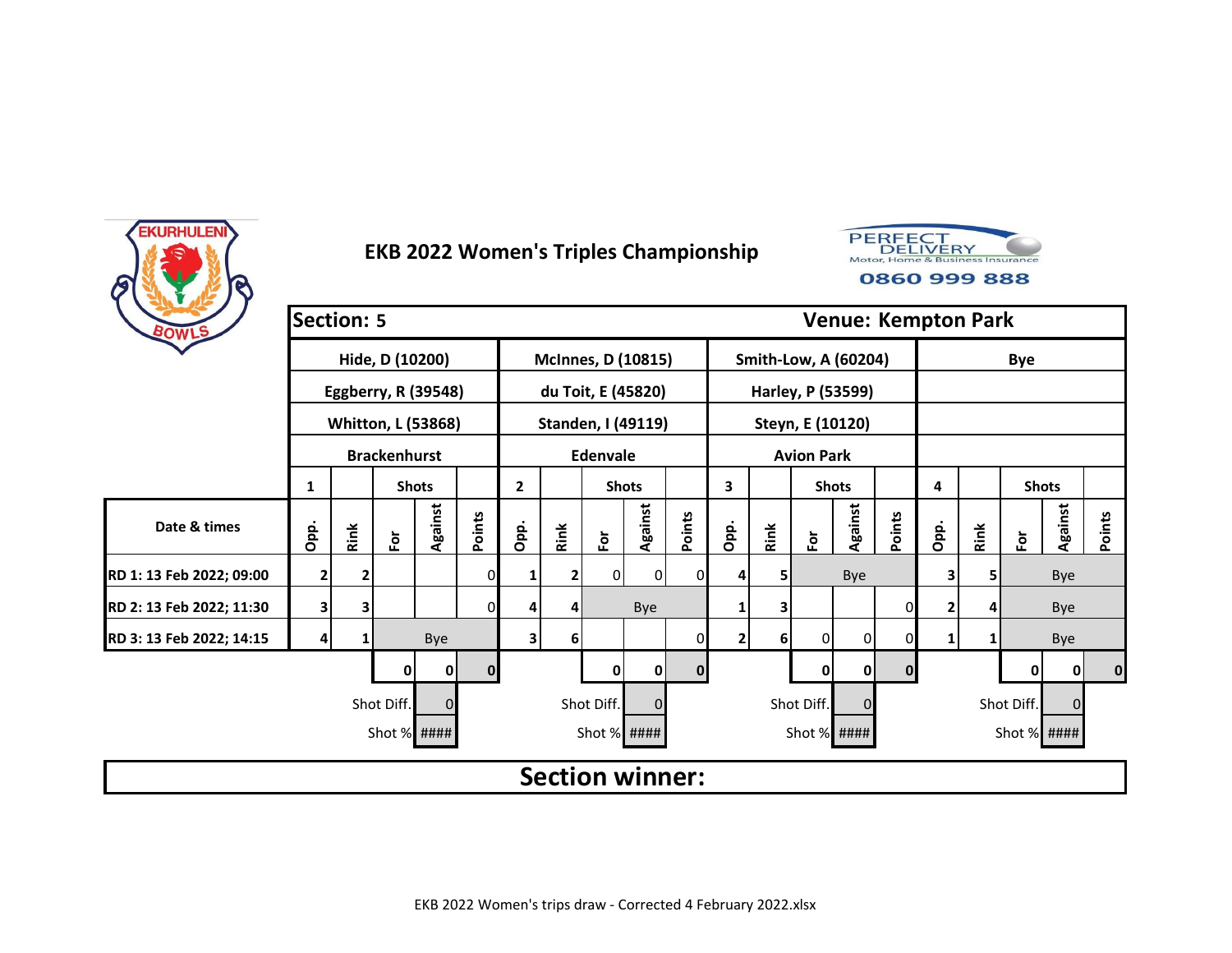



| BOWLS                    | <b>Section: 6</b>                    |      |                            |              |        |              |      |                        |         |          |                |      |                  | <b>Venue: Kempton Park</b> |             |      |      |                  |                       |                |
|--------------------------|--------------------------------------|------|----------------------------|--------------|--------|--------------|------|------------------------|---------|----------|----------------|------|------------------|----------------------------|-------------|------|------|------------------|-----------------------|----------------|
|                          |                                      |      | <b>Conradie, L (10604)</b> |              |        |              |      | Smith, S (45902)       |         |          |                |      | Peres, K (11575) |                            |             |      |      |                  | Blackstock, J (47710) |                |
|                          |                                      |      | <b>Rossouw, P (10495)</b>  |              |        |              |      | Coetzer, B (55397)     |         |          |                |      | Botes, S (58608) |                            |             |      |      |                  | Madsen, S (11303)     |                |
|                          |                                      |      | Nel, L (60696)             |              |        |              |      | de Sousa, M (9514)     |         |          |                |      | Uys, J (71144)   |                            |             |      |      | Cloete, E (4392) |                       |                |
|                          |                                      |      | <b>Delville Germiston</b>  |              |        |              |      | <b>Alberton</b>        |         |          |                |      | <b>Delmas</b>    |                            |             |      |      | <b>Lake Club</b> |                       |                |
|                          | 1                                    |      |                            | <b>Shots</b> |        | $\mathbf{2}$ |      | <b>Shots</b>           |         |          | 3              |      | <b>Shots</b>     |                            |             | 4    |      | <b>Shots</b>     |                       |                |
| Date & times             | Opp.                                 | Rink | $\overline{\mathbf{e}}$    | Against      | Points | Opp.         | Rink | For                    | Against | Points   | Opp.           | Rink | $\bf \bar{e}$    | Against                    | Points      | Opp. | Rink | $\bf \bar{e}$    | Against               | <b>Points</b>  |
| RD 1: 13 Feb 2022; 09:00 | 2                                    | 3    |                            |              | 0      |              |      | 0                      | οI      |          |                | 4    |                  |                            | 0           |      | 4    | 0                | $\overline{0}$        | $\overline{0}$ |
| RD 2: 13 Feb 2022; 11:30 | 3                                    | 1    |                            |              | 0      | 4            | 6    |                        |         | 0        |                | 1    | 0                | 0                          | 0           |      | 6    | 0                | $\overline{0}$        | $\overline{0}$ |
| RD 3: 13 Feb 2022; 14:15 | 4                                    |      |                            |              | 0      | 3            | 5    |                        |         |          | $\overline{2}$ | 5    | 0                | $\overline{0}$             | 0           |      | 2    | 0                | 0                     | $\overline{0}$ |
|                          |                                      |      |                            | 0            | 0      |              |      | 0                      | 0       | $\bf{0}$ |                |      | 0                | 0                          | $\mathbf 0$ |      |      | 0                | 0                     | 0              |
|                          | Shot Diff.<br>Shot Diff.<br>$\Omega$ |      |                            |              |        |              |      |                        |         |          |                |      |                  | $\Omega$                   |             |      |      | Shot Diff.       | $\Omega$              |                |
|                          |                                      |      | Shot % ####                |              |        |              |      | Shot % ####            |         |          |                |      | Shot % ####      |                            |             |      |      | Shot % ####      |                       |                |
|                          |                                      |      |                            |              |        |              |      | <b>Section winner:</b> |         |          |                |      |                  |                            |             |      |      |                  |                       |                |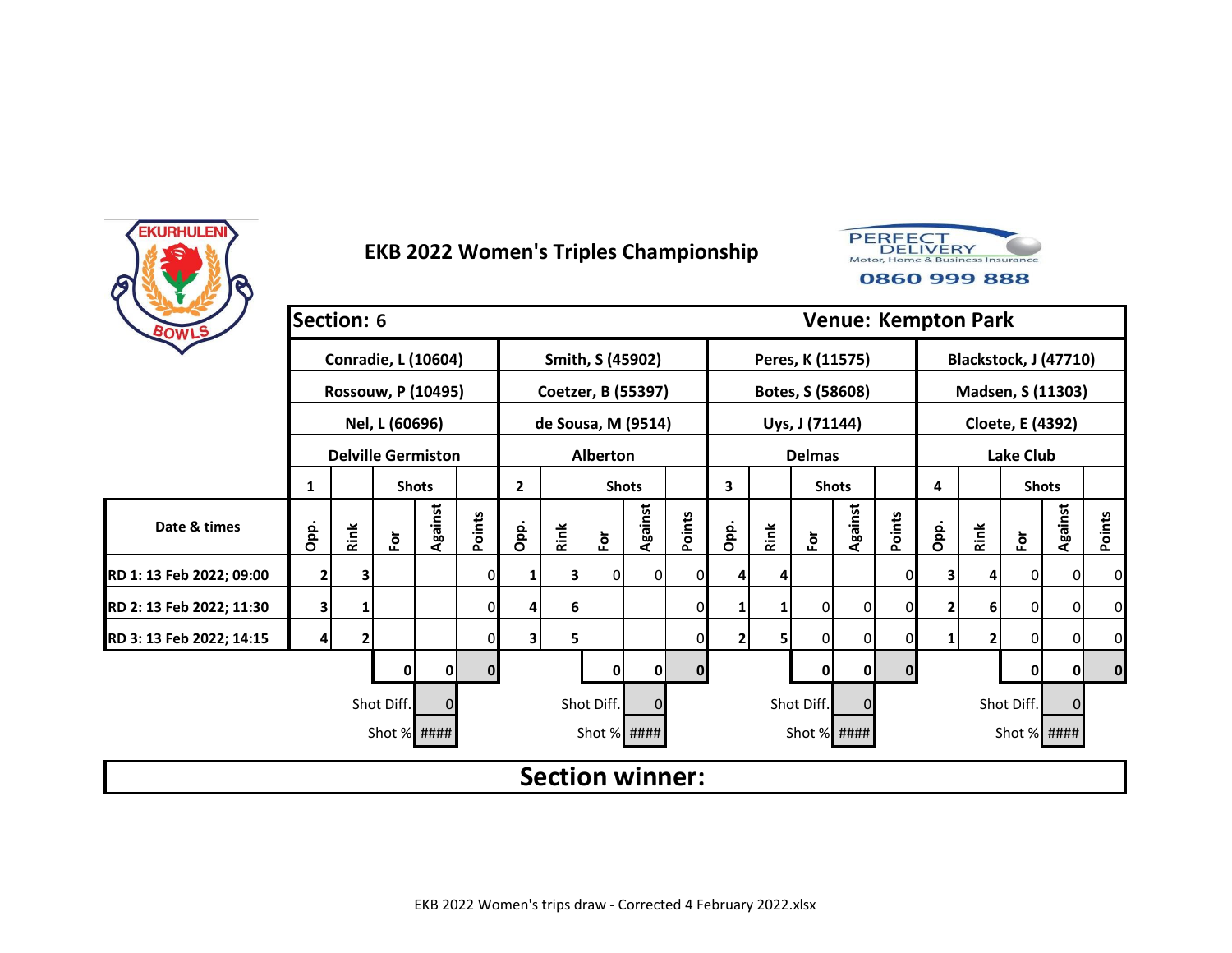



| BOWLS                    | <b>Section: 7</b> |      |                     |              |                |              |      |                        |              |              |      |      |                      |                      | Venue: Benoni |      |          |                          |         |           |
|--------------------------|-------------------|------|---------------------|--------------|----------------|--------------|------|------------------------|--------------|--------------|------|------|----------------------|----------------------|---------------|------|----------|--------------------------|---------|-----------|
|                          |                   |      | Pringle, J (48707)  |              |                |              |      | de Villiers, C (11436) |              |              |      |      |                      | Harwood, M (10635)   |               |      |          | Hannah, M (9942)         |         |           |
|                          |                   |      | Hunt, M (63267)     |              |                |              |      | Vivier, L (52510)      |              |              |      |      |                      | Jorgensen, H (62851) |               |      |          | Jones, K (59213)         |         |           |
|                          |                   |      | Stoltz, A (66652)   |              |                |              |      | Pugin, B (8806)        |              |              |      |      |                      | Barnard, S (69043)   |               |      |          | <b>Cullen, F (56636)</b> |         |           |
|                          |                   |      | <b>Kempton Park</b> |              |                |              |      | <b>Reading</b>         |              |              |      |      | <b>Boksburg</b>      |                      |               |      |          | <b>Benoni CC</b>         |         |           |
|                          | 1                 |      |                     | <b>Shots</b> |                | $\mathbf{2}$ |      | <b>Shots</b>           |              |              | 3    |      |                      | <b>Shots</b>         |               | 4    |          | <b>Shots</b>             |         |           |
| Date & times             | Opp.              | Rink | $\bf \bar{e}$       | Against      | Points         | Opp.         | Rink | For                    | Against      | Points       | Opp. | Rink | $\mathbf{\tilde{e}}$ | Against              | Points        | Opp. | Rink     | For                      | Against | Points    |
| RD 1: 13 Feb 2022; 09:00 | $\mathbf{2}$      |      |                     |              | 0              | 1            |      | ΟI                     | <sup>0</sup> | 0            |      | 6    |                      |                      | 0             |      | <b>6</b> | 0                        | 0       | 0         |
| RD 2: 13 Feb 2022; 11:30 | 3                 | 2    |                     |              | $\overline{0}$ | 4            | 5    |                        |              | 0            |      | 2    | 0                    | $\overline{0}$       | 0             |      |          | 0                        | 0       | 0         |
| RD 3: 13 Feb 2022; 14:15 | 4                 | 3    |                     |              | $\Omega$       | 3            | 4    |                        |              | $\mathbf{0}$ | 2    | 4    | $\Omega$             | 0                    | 0             |      | 3        | 0                        | 0       | $\pmb{0}$ |
|                          |                   |      | 0                   | 0            | $\bf{0}$       |              |      | 0                      | 0            | $\mathbf{0}$ |      |      | 0                    | 0                    | $\mathbf 0$   |      |          | 0                        | 0       | $\bf{0}$  |
|                          |                   |      | Shot Diff.          |              |                |              |      | Shot Diff.             |              |              |      |      | Shot Diff.           | $\Omega$             |               |      |          | Shot Diff.               | 0       |           |
|                          |                   |      | Shot % ####         |              |                |              |      | Shot % ####            |              |              |      |      | Shot % ####          |                      |               |      |          | Shot % ####              |         |           |
|                          |                   |      |                     |              |                |              |      | <b>Section winner:</b> |              |              |      |      |                      |                      |               |      |          |                          |         |           |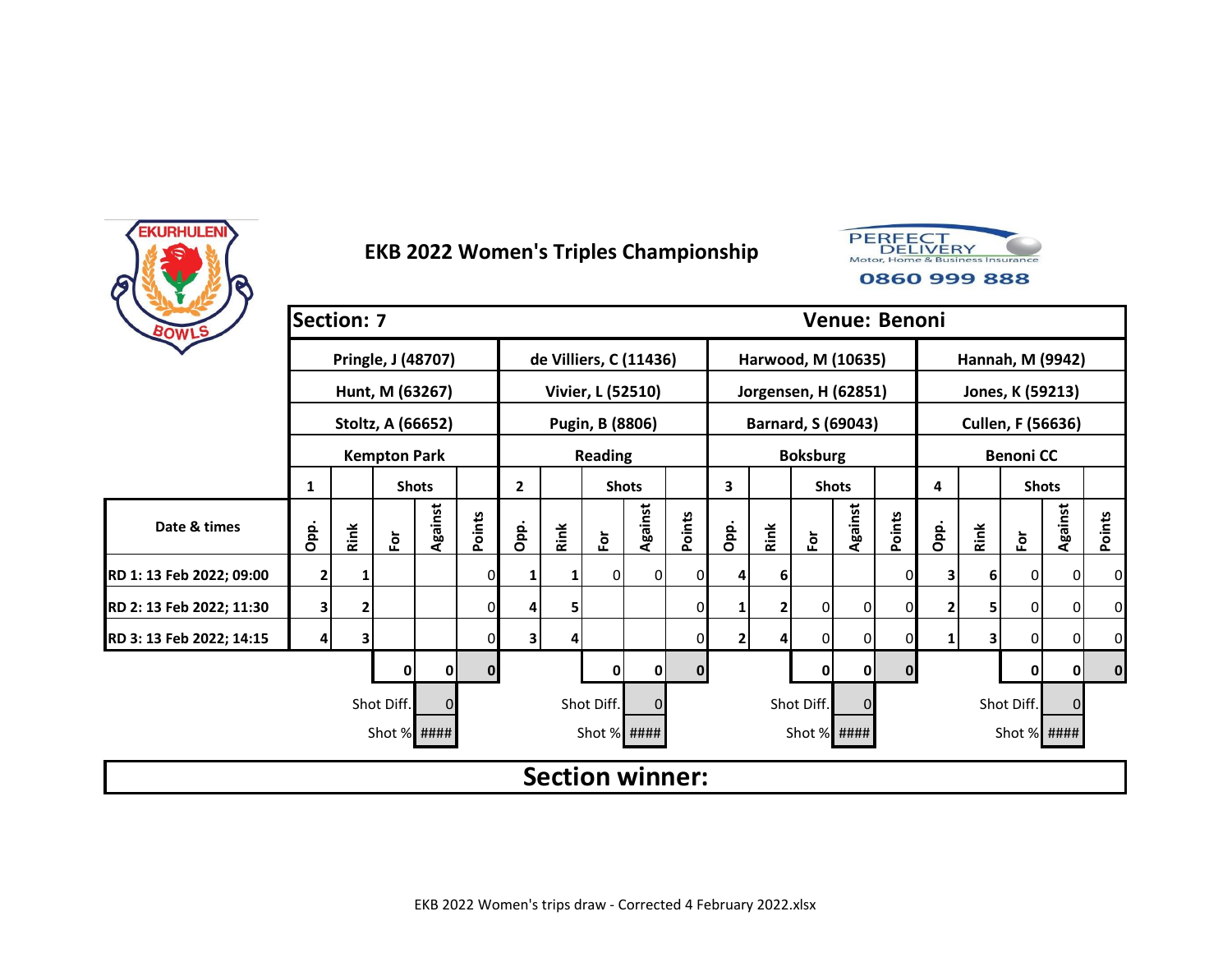



| BOWLS                    | <b>Section: 8</b> |      |                           |              |                |              |              |                        |                |              |                |      |                    |              | Venue: Benoni |      |      |                          |         |          |
|--------------------------|-------------------|------|---------------------------|--------------|----------------|--------------|--------------|------------------------|----------------|--------------|----------------|------|--------------------|--------------|---------------|------|------|--------------------------|---------|----------|
|                          |                   |      | Mostert, C (49804)        |              |                |              |              | le Roux, S (8634)      |                |              |                |      | Naude, T (9771)    |              |               |      |      | van der Hoven, J (40166) |         |          |
|                          |                   |      | <b>Giesing, R (68137)</b> |              |                |              |              | van Niekerk, C (44743) |                |              |                |      | Barrett, H (56321) |              |               |      |      | Ciapparelli, M (9923)    |         |          |
|                          |                   |      | Nel, C (66800)            |              |                |              |              | Britz, W (65742)       |                |              |                |      | Homer, M (11284)   |              |               |      |      | Booyse, S (9911)         |         |          |
|                          |                   |      | <b>Benoni</b>             |              |                |              |              | <b>Brackenhurst</b>    |                |              |                |      | <b>Benoni CC</b>   |              |               |      |      | <b>Lake Club</b>         |         |          |
|                          | 1                 |      |                           | <b>Shots</b> |                | $\mathbf{2}$ |              | <b>Shots</b>           |                |              | 3              |      | <b>Shots</b>       |              |               | 4    |      | <b>Shots</b>             |         |          |
| Date & times             | Opp.              | Rink | $\bf \tilde{e}$           | Against      | Points         | Opp.         | Rink         | $\bf \bar{e}$          | Against        | Points       | Opp.           | Rink | $\bf \bar{e}$      | Against      | Points        | Opp. | Rink | Ĕŏ                       | Against | Points   |
| RD 1: 13 Feb 2022; 09:00 | $\overline{2}$    | 2    |                           |              | 0              | 1            | $\mathbf{2}$ | $\overline{0}$         | $\overline{0}$ | ΩI           | 4              | 5    |                    |              | 0             | 3    | 5.   | 0                        | 0       | 0        |
| RD 2: 13 Feb 2022; 11:30 | 3                 | 3    |                           |              | $\overline{0}$ | 4            | 4            |                        |                | 0            |                | 3    | 0                  | 0            | $\mathbf{0}$  | 2    |      | $\overline{0}$           | 0       | 0        |
| RD 3: 13 Feb 2022; 14:15 | 4                 |      |                           |              | 0              | 3            | $6 \mid$     |                        |                | 01           | $\overline{2}$ | 6    | $\overline{0}$     | 0            | $\mathbf{0}$  | 1    |      | 0                        | 0       | 0        |
|                          |                   |      | 0                         | 0            | $\mathbf{0}$   |              |              | 0                      | $\mathbf 0$    | $\mathbf{0}$ |                |      | $\mathbf 0$        | $\mathbf{0}$ | $\mathbf{0}$  |      |      | 0                        | 0       | $\bf{0}$ |
|                          |                   |      | Shot Diff.                |              |                |              |              | Shot Diff.             | $\overline{0}$ |              |                |      | Shot Diff.         | $\Omega$     |               |      |      | Shot Diff.               | 0       |          |
|                          |                   |      | Shot % ####               |              |                |              |              | Shot % ####            |                |              |                |      | Shot % ####        |              |               |      |      | Shot % ####              |         |          |
|                          |                   |      |                           |              |                |              |              | <b>Section winner:</b> |                |              |                |      |                    |              |               |      |      |                          |         |          |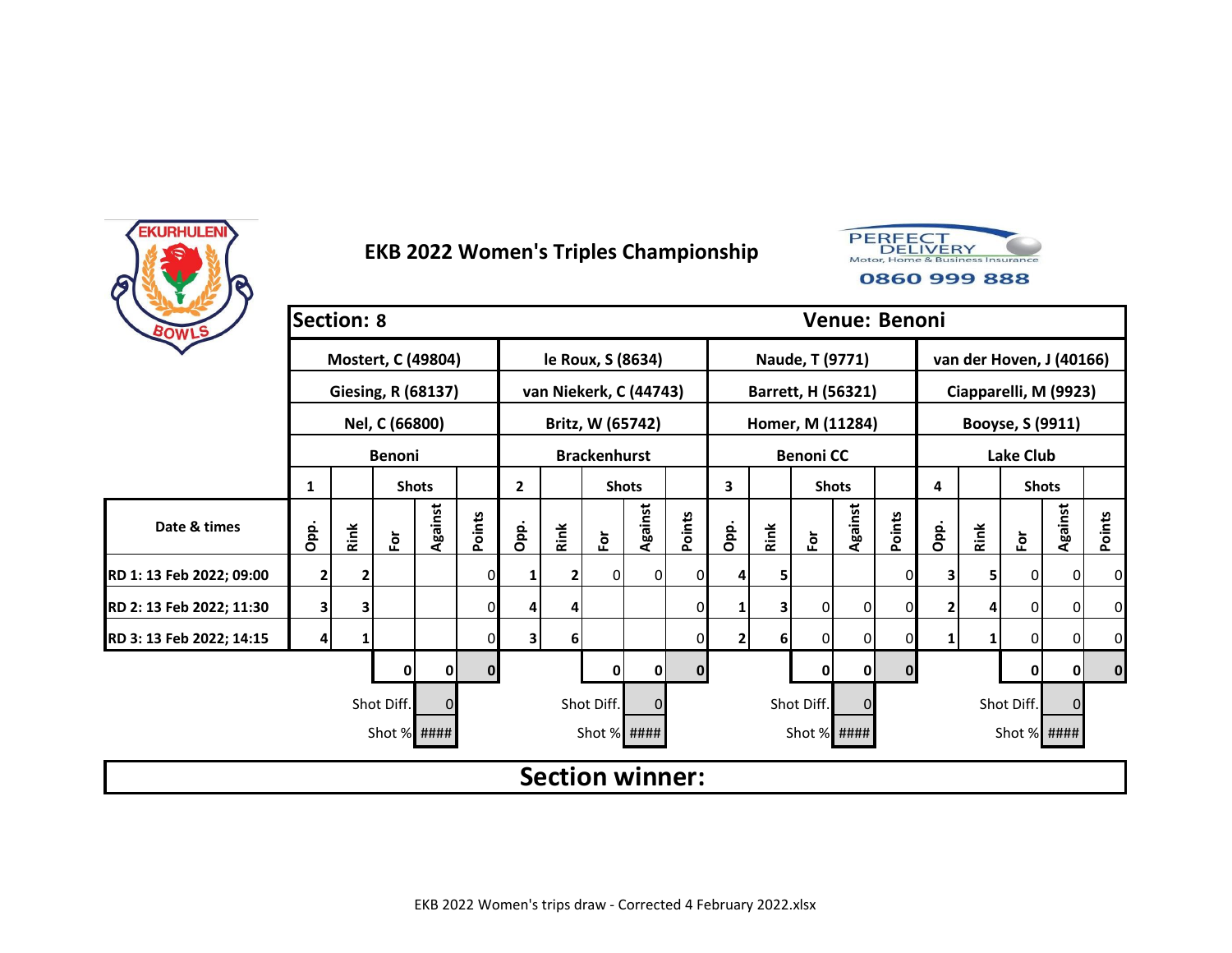



| BOWLS                    | <b>Section: 9</b>                                        |      |                          |              |              |                |                |                 |                        |          |              |                          |                   |                | Venue: Benoni |      |      |               |                |          |
|--------------------------|----------------------------------------------------------|------|--------------------------|--------------|--------------|----------------|----------------|-----------------|------------------------|----------|--------------|--------------------------|-------------------|----------------|---------------|------|------|---------------|----------------|----------|
|                          |                                                          |      | Taylor, B (32084)        |              |              |                |                |                 | Ferreira, Y (37804)    |          |              | Duncan, H (36020)        |                   |                |               |      |      | <b>Bye</b>    |                |          |
|                          |                                                          |      | Beach, J (47684)         |              |              |                |                | Main, J (33149) |                        |          |              | Fouche, L (71317)        |                   |                |               |      |      |               |                |          |
|                          |                                                          |      | <b>Neilson, G (8797)</b> |              |              |                |                |                 | Gilman, J (10041)      |          |              | <b>Bowles, K (70878)</b> |                   |                |               |      |      |               |                |          |
|                          |                                                          |      | <b>Brackenhurst</b>      |              |              |                |                | <b>Edenvale</b> |                        |          |              |                          | <b>Avion Park</b> |                |               |      |      |               |                |          |
|                          | 1                                                        |      |                          | <b>Shots</b> |              | $\overline{2}$ |                | <b>Shots</b>    |                        |          | 3            |                          | <b>Shots</b>      |                |               | 4    |      | <b>Shots</b>  |                |          |
| Date & times             | Opp.                                                     | Rink | Ĕ                        | Against      | Points       | Opp.           | Rink           | $\bf \bar{e}$   | Against                | Points   | Opp.         | Rink                     | Εòτ               | Against        | Points        | Opp. | Rink | $\bf \bar{e}$ | <b>Against</b> | Points   |
| RD 1: 13 Feb 2022; 09:00 | $\overline{2}$                                           | 3    |                          |              | 01           | 1              | $\mathbf{3}$   | $\Omega$        | οI                     | ΩI       | 4            | 4                        |                   | Bye            |               | 3    |      |               | Bye            |          |
| RD 2: 13 Feb 2022; 11:30 | 3                                                        | 1    |                          |              | $\Omega$     | 4              | 6 <sup>1</sup> |                 | Bye                    |          |              | 1                        | $\overline{0}$    | $\overline{0}$ | $\Omega$      | 2    |      |               | Bye            |          |
| RD 3: 13 Feb 2022; 14:15 | 4                                                        |      | Bye                      |              | 01           | 3              | 5              |                 |                        | ΟI       | $\mathbf{2}$ | 5                        | $\Omega$          | 0              | 0             | 1    |      |               | Bye            |          |
|                          |                                                          |      | 0                        | 0            | $\mathbf{0}$ |                |                | 0               | $\mathbf 0$            | $\Omega$ |              |                          | $\mathbf 0$       | $\mathbf{0}$   | $\mathbf{0}$  |      |      | 0             | 0              | $\bf{0}$ |
|                          | Shot Diff.<br>Shot Diff.<br>Shot Diff.<br>$\overline{0}$ |      |                          |              |              |                |                |                 |                        |          |              |                          |                   |                |               |      |      | Shot Diff.    | 0              |          |
|                          |                                                          |      | Shot % ####              |              |              |                |                | Shot % ####     |                        |          |              |                          | Shot % ####       |                |               |      |      | Shot % ####   |                |          |
|                          |                                                          |      |                          |              |              |                |                |                 | <b>Section winner:</b> |          |              |                          |                   |                |               |      |      |               |                |          |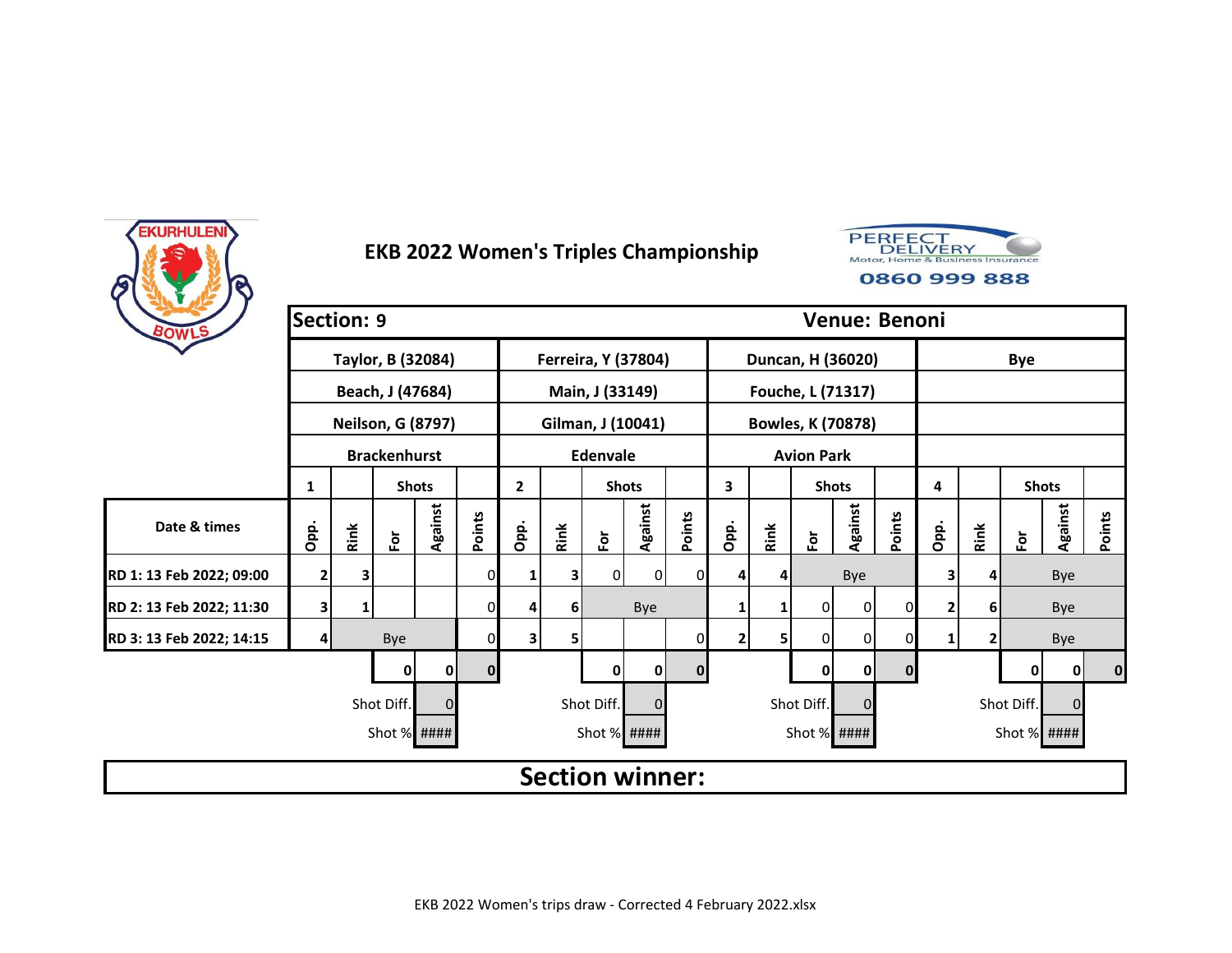



| BOWLS                    | Section: 10                          |      |                           |              |              |                         |      |                            |         |          |                |      |                 |                           |              | <b>Venue: Springs Town</b> |      |                      |                |                |
|--------------------------|--------------------------------------|------|---------------------------|--------------|--------------|-------------------------|------|----------------------------|---------|----------|----------------|------|-----------------|---------------------------|--------------|----------------------------|------|----------------------|----------------|----------------|
|                          |                                      |      | Graham, T (10629)         |              |              |                         |      | <b>Broodryk, J (59191)</b> |         |          |                |      |                 | Gaynham, C (10755)        |              |                            |      | Gerber, L (58585)    |                |                |
|                          |                                      |      | <b>Strydom, E (39357)</b> |              |              |                         |      | Page, M (9566)             |         |          |                |      |                 | <b>Winslow, L (31309)</b> |              |                            |      | Botha, M (56615)     |                |                |
|                          |                                      |      | van der Hoek, J (57639)   |              |              |                         |      | le Grange, A (69029)       |         |          |                |      | Dore, N (25795) |                           |              |                            |      | MacDonald, T (59602) |                |                |
|                          |                                      |      | <b>Delville Germiston</b> |              |              |                         |      | <b>Alberton</b>            |         |          |                |      | Modderfontein   |                           |              |                            |      | <b>Kempton Park</b>  |                |                |
|                          | 1                                    |      |                           | <b>Shots</b> |              | $\mathbf{2}$            |      | <b>Shots</b>               |         |          | 3              |      | <b>Shots</b>    |                           |              | 4                          |      | <b>Shots</b>         |                |                |
| Date & times             | Opp.                                 | Rink | $\overline{\mathbf{e}}$   | Against      | Points       | Opp.                    | Rink | For                        | Against | Points   | Opp.           | Rink | $\bf \bar{e}$   | Against                   | Points       | Opp.                       | Rink | $\bf \bar{e}$        | Against        | Points         |
| RD 1: 13 Feb 2022; 09:00 | 2                                    |      |                           |              | 0            |                         |      | 0                          | ΟI      |          |                | 6    |                 |                           | 0            |                            | 6    | 0                    | $\overline{0}$ | $\mathbf{0}$   |
| RD 2: 13 Feb 2022; 11:30 | 3                                    | 2    |                           |              | 0            | 4                       | 5    |                            |         | 0        |                | 2    | 0               | 0                         | 0            |                            | 5.   | 0                    | $\overline{0}$ | 0              |
| RD 3: 13 Feb 2022; 14:15 | 4                                    | 3    |                           |              | 0            | $\overline{\mathbf{3}}$ | 4    |                            |         |          | $\overline{2}$ | 4    | 0               | $\overline{0}$            | 0            |                            | 3    | 0                    | 0              | $\overline{0}$ |
|                          |                                      |      |                           | 0            | $\mathbf{0}$ |                         |      | 0                          | 0       | $\Omega$ |                |      | 0               | 0                         | $\mathbf{0}$ |                            |      | 0                    | 0              | 0              |
|                          | Shot Diff.<br>Shot Diff.<br>$\Omega$ |      |                           |              |              |                         |      |                            |         |          |                |      |                 | $\Omega$                  |              |                            |      | Shot Diff.           | $\Omega$       |                |
|                          |                                      |      | Shot % ####               |              |              |                         |      | Shot % ####                |         |          |                |      | Shot % ####     |                           |              |                            |      | Shot % ####          |                |                |
|                          |                                      |      |                           |              |              |                         |      | <b>Section winner:</b>     |         |          |                |      |                 |                           |              |                            |      |                      |                |                |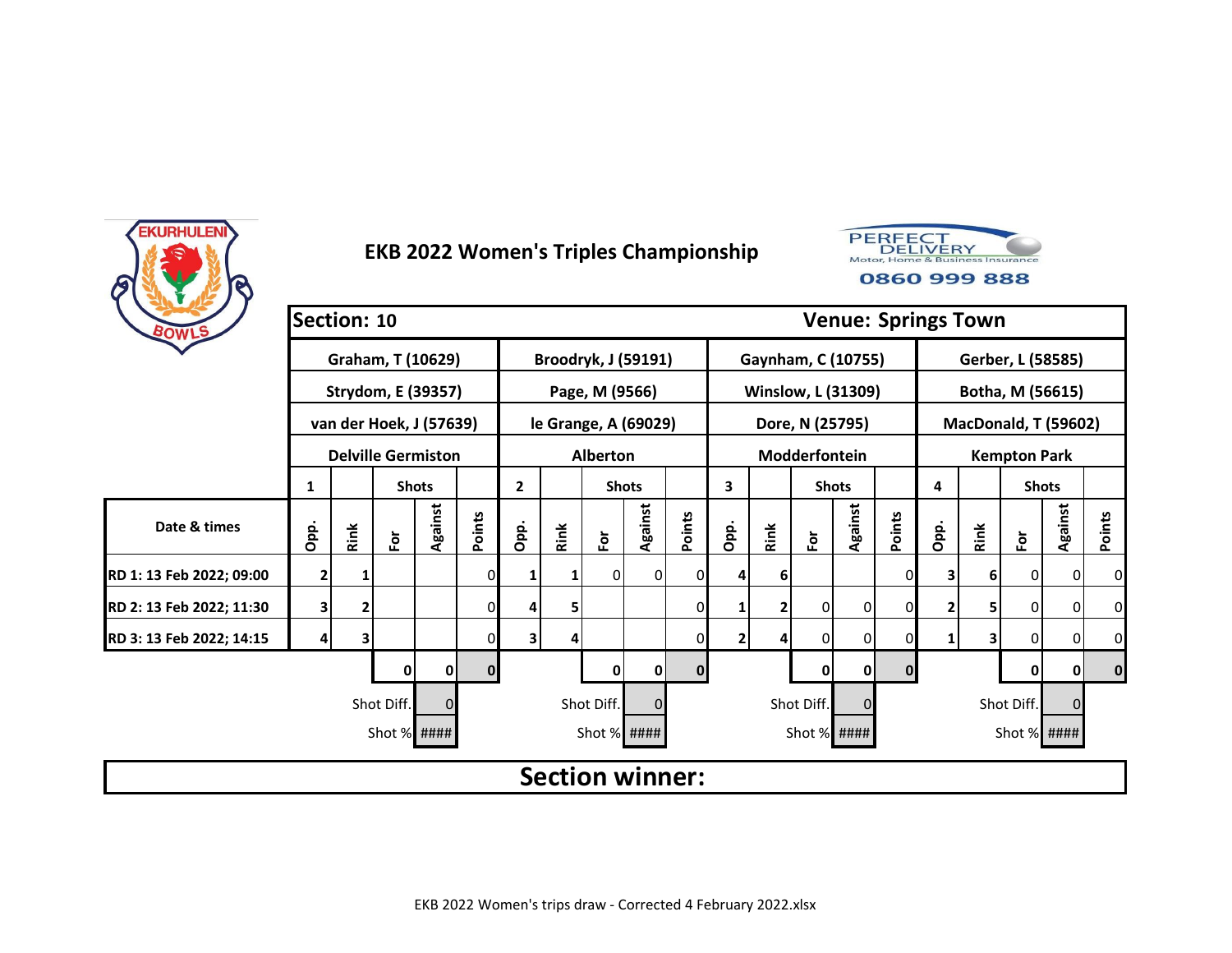



| BOWLS                    | <b>Section: 11</b> |      |                     |              |              |      |      |                            |                |          |                |            |                       |              |                | <b>Venue: Springs Town</b> |            |                             |         |          |
|--------------------------|--------------------|------|---------------------|--------------|--------------|------|------|----------------------------|----------------|----------|----------------|------------|-----------------------|--------------|----------------|----------------------------|------------|-----------------------------|---------|----------|
|                          |                    |      | Brink, M (27796)    |              |              |      |      | <b>Hattingh, T (11598)</b> |                |          |                |            | Monoyoudis, R (10657) |              |                |                            |            | <b>Warrender, A (10540)</b> |         |          |
|                          |                    |      | Kirstein, T (33438) |              |              |      |      | Pratt, S (11564)           |                |          |                |            | Beetge, A (50079)     |              |                |                            |            | <b>Maasburg, N (10450)</b>  |         |          |
|                          |                    |      | Coetser, J (9686)   |              |              |      |      | <b>Collard, S (34562)</b>  |                |          |                |            | Gary, W (11378)       |              |                |                            |            | Ruddle, L (41138)           |         |          |
|                          |                    |      | <b>Kempton Park</b> |              |              |      |      | <b>Springs Town</b>        |                |          |                |            | <b>Boksburg</b>       |              |                |                            |            | <b>Delville Germiston</b>   |         |          |
|                          | 1                  |      |                     | <b>Shots</b> |              | 2    |      | <b>Shots</b>               |                |          | 3              |            | <b>Shots</b>          |              |                | 4                          |            | <b>Shots</b>                |         |          |
| Date & times             | Opp.               | Rink | $\bf \tilde{e}$     | Against      | Points       | Opp. | Rink | $\bf \bar{e}$              | Against        | Points   | Opp.           | Rink       | $\bf \bar{e}$         | Against      | Points         | Opp.                       | Rink       | $\bf \bar{e}$               | Against | Points   |
| RD 1: 13 Feb 2022; 09:00 | 2                  | 2    |                     |              | 0            | 1    | 2    | 0                          | $\overline{0}$ | ΩI       | 4              | 5          |                       |              | 0              | 3                          | 5          | 0                           | 0       | 0        |
| RD 2: 13 Feb 2022; 11:30 | 3                  | 3    |                     |              | 0            | 4    | 4    |                            |                | 0        |                | 3          | $\overline{0}$        | 0            | $\mathbf{0}$   | 2                          |            | 0                           | 0       | 0        |
| RD 3: 13 Feb 2022; 14:15 | 4                  |      |                     |              | 0            | 3    | 6    |                            |                |          | $\overline{2}$ | 6          | 7                     | 0            | $\overline{2}$ | 1                          |            | 0                           | 0       | 0        |
|                          |                    |      | 0                   | 0            | $\mathbf{0}$ |      |      | 0                          |                | $\Omega$ |                |            | 7                     | $\mathbf{0}$ | $\overline{2}$ |                            |            | 0                           | 0       | $\bf{0}$ |
|                          |                    |      | Shot Diff.          |              |              |      |      | Shot Diff.                 |                |          |                | Shot Diff. |                       |              |                |                            | Shot Diff. | 0                           |         |          |
|                          |                    |      | Shot % ####         |              |              |      |      | Shot % 0,00                |                |          |                |            | Shot $%$ ####         |              |                |                            |            | Shot $%$ ####               |         |          |
|                          |                    |      |                     |              |              |      |      | <b>Section winner:</b>     |                |          |                |            |                       |              |                |                            |            |                             |         |          |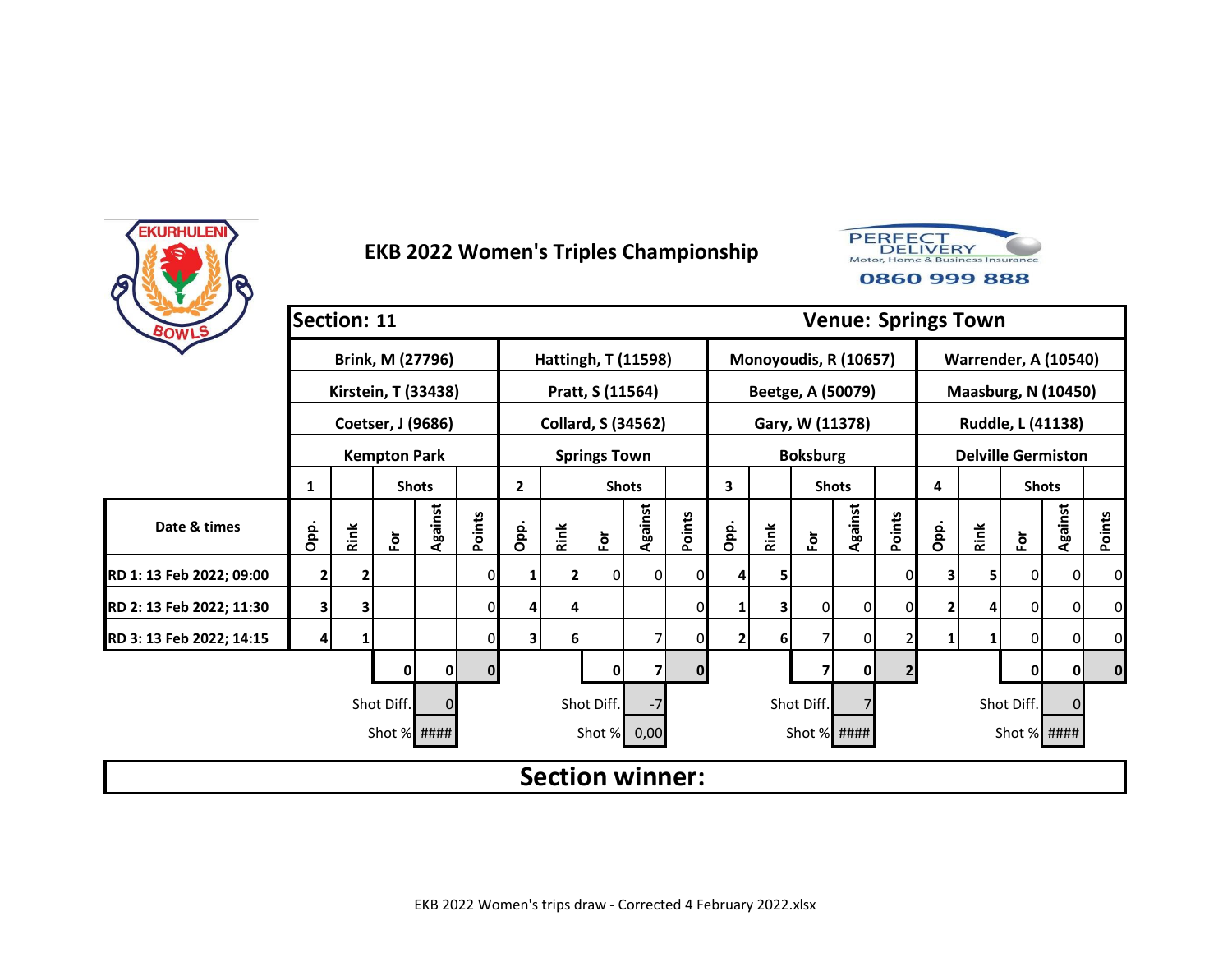



| BOWLS                    | Section: 12    |      |                             |              |              |              |      |                           |                |              |                               |      |                             |              |              | <b>Venue: Springs Town</b> |      |                            |                |                  |
|--------------------------|----------------|------|-----------------------------|--------------|--------------|--------------|------|---------------------------|----------------|--------------|-------------------------------|------|-----------------------------|--------------|--------------|----------------------------|------|----------------------------|----------------|------------------|
|                          |                |      | Owen, A (67494)             |              |              |              |      | <b>Blanche, S (10591)</b> |                |              | lanse van Rensburg, Z (62302) |      |                             |              |              |                            |      | <b>Nienaber, H (55872)</b> |                |                  |
|                          |                |      | <b>Whitehorn, J (67564)</b> |              |              |              |      | de Jager, G (10616)       |                |              |                               |      | <b>Stopforth, K (10788)</b> |              |              |                            |      | Hinstridge, A (50599)      |                |                  |
|                          |                |      | van Staden, U (71397)       |              |              |              |      | Mills, C (11393)          |                |              |                               |      | Lottering, L (67176)        |              |              |                            |      | Kata, E (69457)            |                |                  |
|                          |                |      | <b>Benoni</b>               |              |              |              |      | <b>Boksburg</b>           |                |              |                               |      | <b>Benoni CC</b>            |              |              |                            |      | <b>Atlas</b>               |                |                  |
|                          | 1              |      |                             | <b>Shots</b> |              | $\mathbf{2}$ |      | <b>Shots</b>              |                |              | 3                             |      | <b>Shots</b>                |              |              | 4                          |      | <b>Shots</b>               |                |                  |
| Date & times             | Opp.           | Rink | $\bf \tilde{e}$             | Against      | Points       | Opp.         | Rink | $\bf \bar{e}$             | Against        | Points       | Opp.                          | Rink | $\bf \bar{e}$               | Against      | Points       | Opp.                       | Rink | $\overline{\mathsf{P}}$    | Against        | Points           |
| RD 1: 13 Feb 2022; 09:00 | $\overline{2}$ | 3    |                             |              | 0            | 1            | 3    | 0                         | $\overline{0}$ |              | 4                             | 4    |                             |              | 0            | 3                          |      | 0                          | $\overline{0}$ | 0                |
| RD 2: 13 Feb 2022; 11:30 | 3              |      |                             |              | 0            | 4            | 6    |                           |                | 0            |                               | 1    | $\overline{0}$              | 0            | 0            | 2                          | 6    | 0                          | $\mathbf 0$    | 0                |
| RD 3: 13 Feb 2022; 14:15 | 4              | 2    |                             |              | 0            | 31           | 5    |                           |                | 01           | 2                             | 5    | $\Omega$                    | 0            | 0            | 1                          |      | 0                          | 0              | $\boldsymbol{0}$ |
|                          |                |      | 0                           | 0            | $\mathbf{0}$ |              |      | 0                         | $\mathbf 0$    | $\mathbf{0}$ |                               |      | $\mathbf 0$                 | $\mathbf{0}$ | $\mathbf{0}$ |                            |      | 0                          | 0              | $\bf{0}$         |
|                          |                |      | Shot Diff.                  |              |              |              |      | Shot Diff.                | $\Omega$       |              |                               |      | Shot Diff.                  | 0            |              |                            |      | Shot Diff.                 | 0              |                  |
|                          |                |      | Shot % ####                 |              |              |              |      | Shot % ####               |                |              |                               |      | Shot % ####                 |              |              |                            |      | Shot % ####                |                |                  |
|                          |                |      |                             |              |              |              |      | <b>Section winner:</b>    |                |              |                               |      |                             |              |              |                            |      |                            |                |                  |